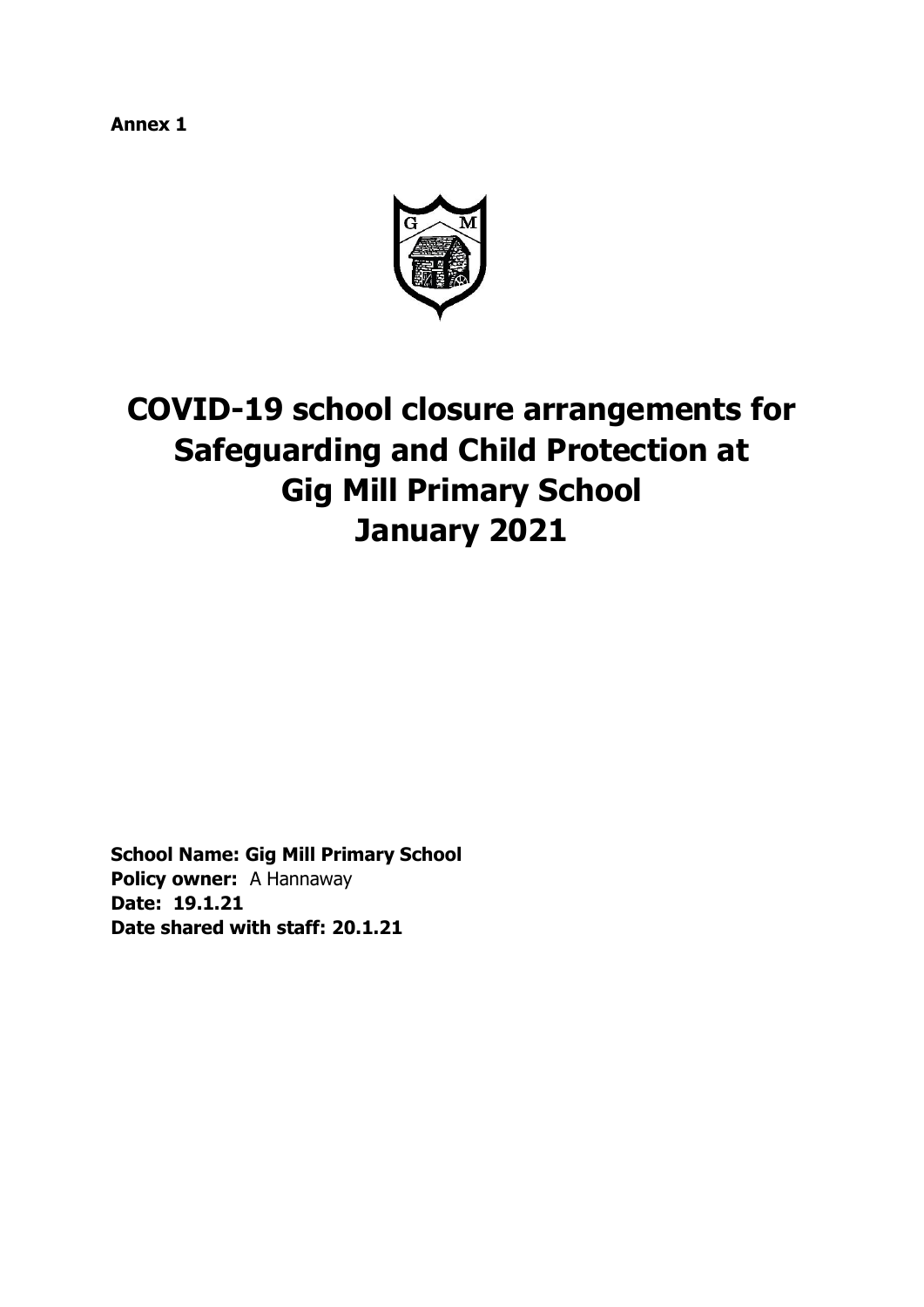# <span id="page-1-0"></span>**1. Context**

From 5<sup>th</sup> January 2021 parents were asked to keep their children at home, wherever possible, and for schools to remain open only for those children of workers critical to the COVID-19 response - who absolutely need to attend.

Schools and all childcare providers are asked to provide care for a limited number of children - children who are vulnerable, and children whose parents are critical to the COVID-19 response and cannot be safely cared for at home.

Please see latest guidance from  $8<sup>th</sup>$  January 2021 (and keep an eye out for latest Government info which could be subject to change.)

What parents and carers need to know about early years providers, schools and colleges:

[https://assets.publishing.service.gov.uk/government/uploads/system/uploads/attach](https://assets.publishing.service.gov.uk/government/uploads/system/uploads/attachment_data/file/951035/210108_Parents_Guidance_vF.pdf) [ment\\_data/file/951035/210108\\_Parents\\_Guidance\\_vF.pdf](https://assets.publishing.service.gov.uk/government/uploads/system/uploads/attachment_data/file/951035/210108_Parents_Guidance_vF.pdf)

Critical workers and vulnerable children who can access schools or educational settings:

[https://www.gov.uk/government/publications/coronavirus-covid-19-maintaining](https://www.gov.uk/government/publications/coronavirus-covid-19-maintaining-educational-provision/guidance-for-schools-colleges-and-local-authorities-on-maintaining-educational-provision)[educational-provision/guidance-for-schools-colleges-and-local-authorities-on](https://www.gov.uk/government/publications/coronavirus-covid-19-maintaining-educational-provision/guidance-for-schools-colleges-and-local-authorities-on-maintaining-educational-provision)[maintaining-educational-provision](https://www.gov.uk/government/publications/coronavirus-covid-19-maintaining-educational-provision/guidance-for-schools-colleges-and-local-authorities-on-maintaining-educational-provision)

Providing school meals during the coronavirus (COVID-19) outbreak: [https://www.gov.uk/government/publications/covid-19-free-school-meals](https://www.gov.uk/government/publications/covid-19-free-school-meals-guidance/covid-19-free-school-meals-guidance-for-schools)[guidance/covid-19-free-school-meals-guidance-for-schools](https://www.gov.uk/government/publications/covid-19-free-school-meals-guidance/covid-19-free-school-meals-guidance-for-schools)

This addendum of the Gig Mill Safeguarding, and Child Protection policy contains details of our individual safeguarding arrangements in the following areas: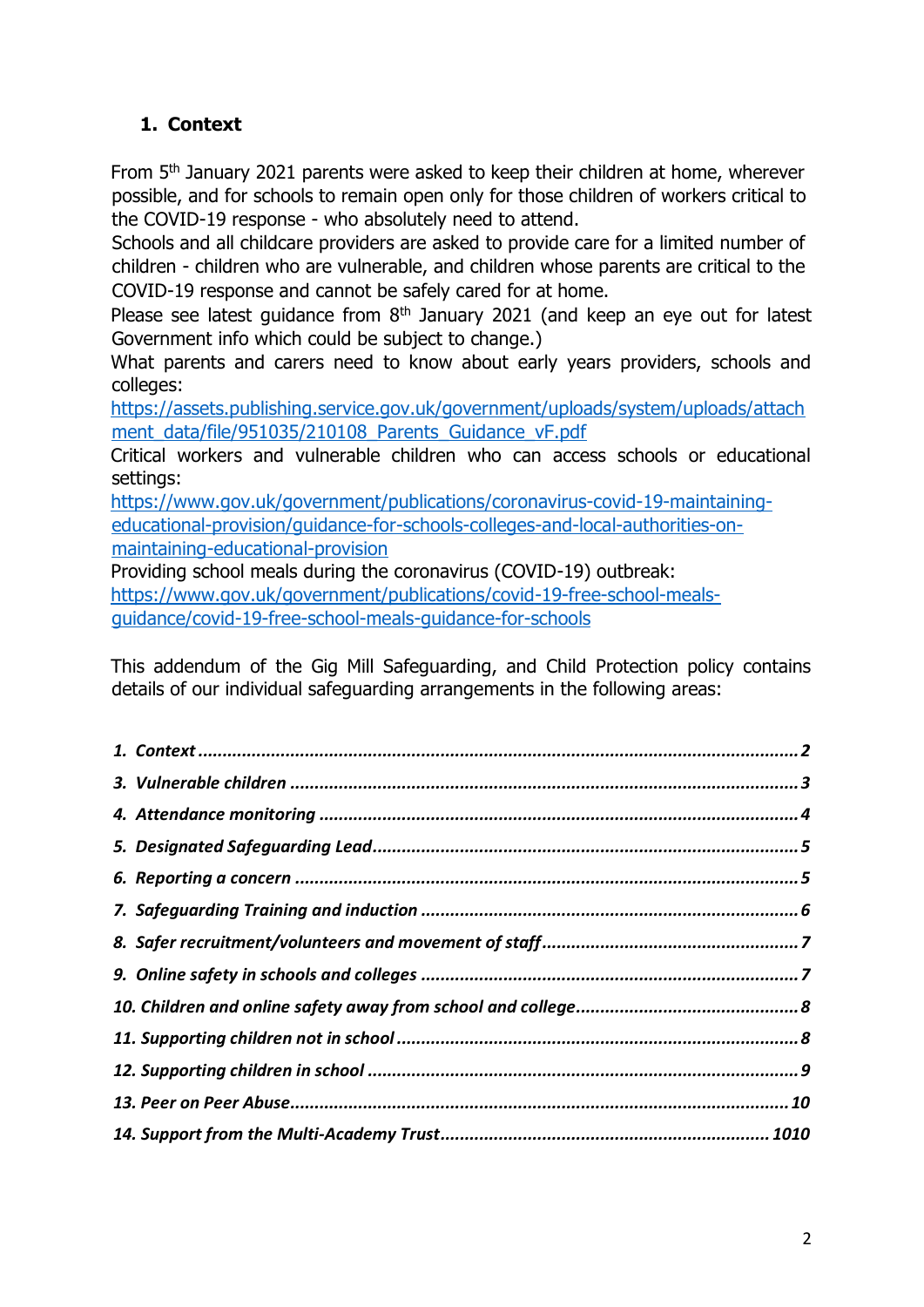## **Key contacts**

| <b>Role</b>                                  | <b>Name</b> | <b>Contact</b><br>number | <b>Email</b>                      |
|----------------------------------------------|-------------|--------------------------|-----------------------------------|
| Designated<br>Safeguarding<br>Lead           | A Hannaway  | 01384 818600             | ahannaway@gig-mill.dudley.sch.uk  |
| Deputy<br>Designated<br>Safeguarding<br>Lead | A Suchomski | 01384 818600             | asuchomski@gig-mill.dudley.sch.uk |
| Headteacher                                  | A Hannaway  | 01384 818600             | ahannaway@gig-mill.dudley.sch.uk  |
| Chair of<br>Governors                        | D Edgar     | 01384 818600             | Domedgar123@hotmail.com           |
| Safeguarding<br>Governor                     | R Cox       | 01384 818220             | RCox@lutley.dudley.sch.uk         |

## <span id="page-2-0"></span>**Vulnerable children**

Vulnerable children include those who have a social worker and those children and young people up to the age of 25 with education, health and care (EHC) plans.

Those who have a social worker include children who have a Child Protection Plan and those who are looked after by the Local Authority. A child may be deemed vulnerable if they have been assessed as being in need or otherwise meet the definition in section 17 of the Children Act 1989. The new guidance states that there is no requirement to risk assess children this time.

Eligibility for free school meals in and of itself should not be the determining factor in assessing vulnerability.

Senior leaders, especially the Designated Safeguarding Lead (and deputy) know who our most vulnerable children are. They have the flexibility to offer a place to those on the edge of receiving children's social care support.

Gig Mill Primary School will continue to work with and support children's social workers to help protect vulnerable children. This includes working with and supporting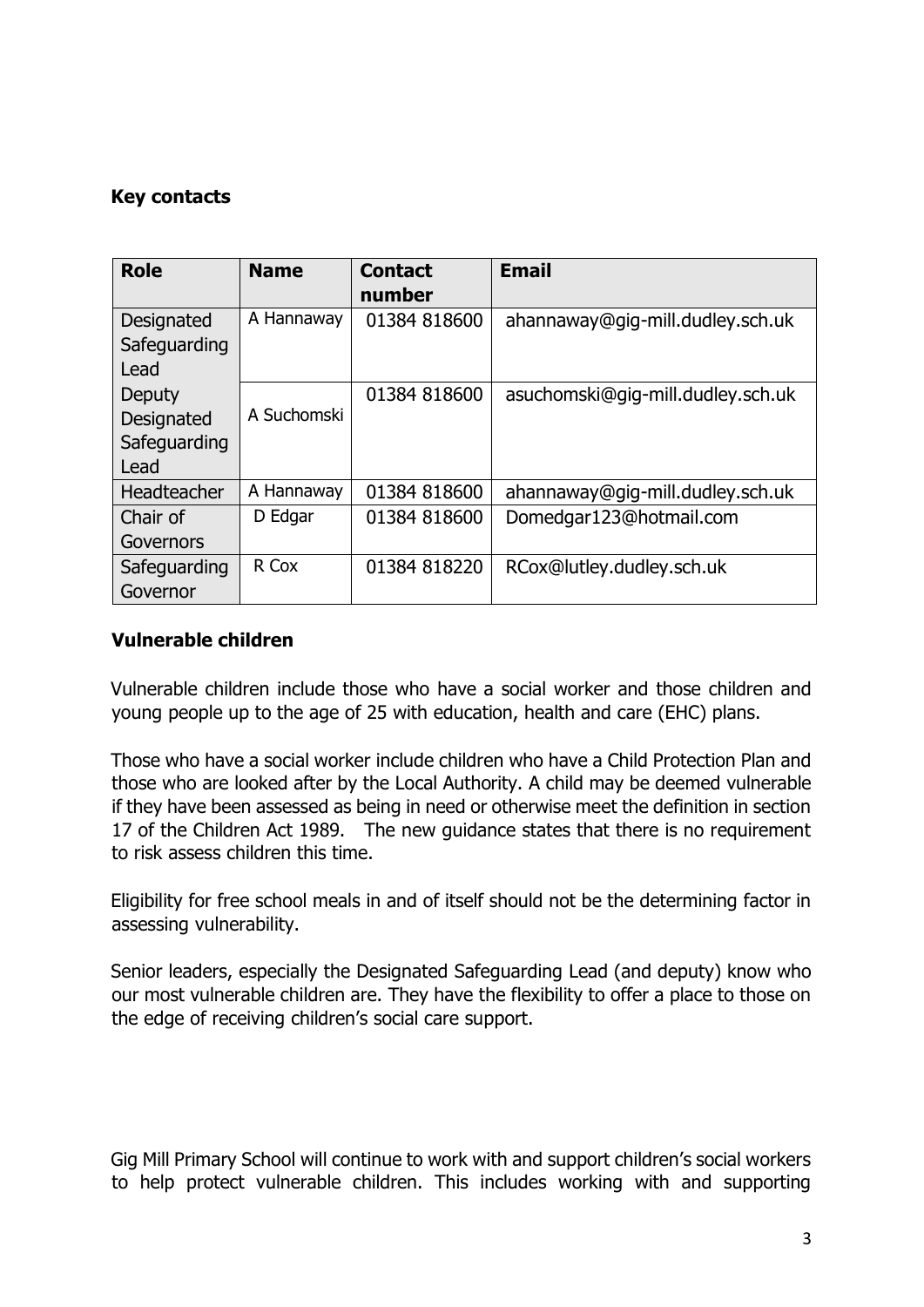children's social workers and the Local Authority Virtual School Head (VSH) [Andrew.Wright@dudley.gov.uk](mailto:Andrew.Wright@dudley.gov.uk) for looked-after and previously looked-after children. The lead person for this will be: Alison Suchomski

There is an expectation that vulnerable children who have a social worker will attend an education setting, so long as they are not clinically, extremely vulnerable and have been advised to shield. In circumstances where a parent does not want to bring their child to an education setting, and their child is considered vulnerable, the social worker and Gig Mill Primary School will explore the reasons for this directly with the parent.

Where parents are concerned about the risk of the child contracting COVID19, Gig Mill Primary School or the social worker will talk through these anxieties with the parent/carer following the advice set out by Public Health England.

Gig Mill Primary School will encourage our vulnerable children and young people to attend a school, including remotely if needed.

#### Pop

#### <span id="page-3-0"></span>**Attendance monitoring**

Schools will need to continue to complete their usual day-to-day attendance processes and follow up on non-attendance of pupils who are expected to be in attendance. Gig Mill Primary School will follow up on any pupil that they expect to attend and subsequently does not.

As vulnerable children are still expected to attend school full time, they should not be marked as Code X if they are not in school (except if they are shielding, self-isolating or quarantining). Schools and colleges should encourage vulnerable children to attend but if the parent of a vulnerable child wishes their child to be absent from school, the parent should let the school know that the pupil will not be attending. The Department for Education expects schools and colleges to grant such applications for leave given the exceptional circumstances. This should be recorded as code C (leave of absence authorised by the school) unless another authorised absence code is more applicable.

As with vulnerable children, critical worker parents and carers should let schools know if their child will not be attending and, if not, schools should grant a leave of absence (code C) given the exceptional circumstances.

All pupils who are not expected to be in school should be marked as Code X. They are not attending because they are following public health advice.

To support the above, Gig Mill Primary School will, when communicating with parents/carers and allocated social workers, etc., confirm emergency contact numbers are correct and ask for any additional emergency contact numbers where they are available.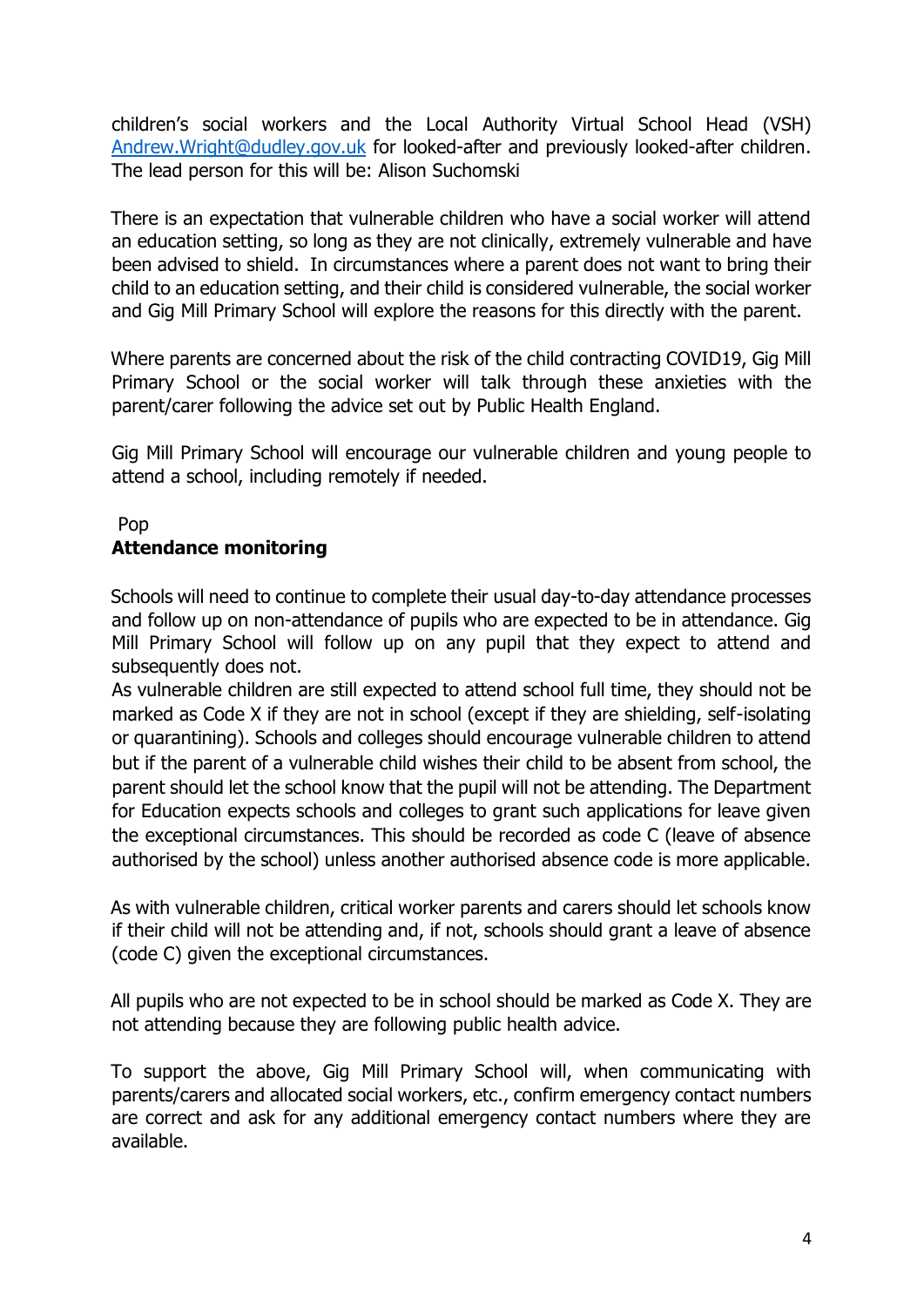In all circumstances where a vulnerable child does not take up their place at school, or discontinues, Gig Mill Primary School will notify their allocated social worker.

### <span id="page-4-0"></span>**Designated Safeguarding Lead**

Gig Mill Primary School has a Designated Safeguarding Lead (DSL) and a Deputy DSL.

The Designated Safeguarding Lead is Angela Hannaway

The Deputy Designated Safeguarding Lead is Alison Suchomski

The optimal scenario is to have a trained DSL (or deputy) available on site. Where this is not the case, a trained DSL (or deputy) will be available to contact via phone or online video - for example when working from home.

Where a trained DSL (or deputy) is not on site, in addition to the above, a senior leader will assume responsibility for co-ordinating safeguarding on site.

This might include updating and managing access to child protection online management system, School safeguarding systems / CPOMS and liaising with the offsite DSL (or deputy) and as required liaising with children's social workers where they require access to children in need and/or to carry out statutory assessments at the school or college.

It is important that all Gig Mill Primary School staff and volunteers have access to a trained DSL (or deputy). On each day staff on site will be made aware of that person is and how to speak to them.

The DSL will continue to engage with social workers, and attend all multi-agency meetings, which can be remotely.

#### <span id="page-4-1"></span>**Reporting a concern**

Where staff have a concern about a child, they should continue to follow the process outlined in the school Safeguarding Policy; this includes making a report via Schools safeguarding systems / CPOMS, which can be remotely.

In the unlikely event that a member of staff cannot access their School safeguarding systems / CPOMS from home, they should email the Designated Safeguarding Lead, Headteacher, etc. This will ensure that the concern is received.

Staff are reminded of the need to report any concern immediately.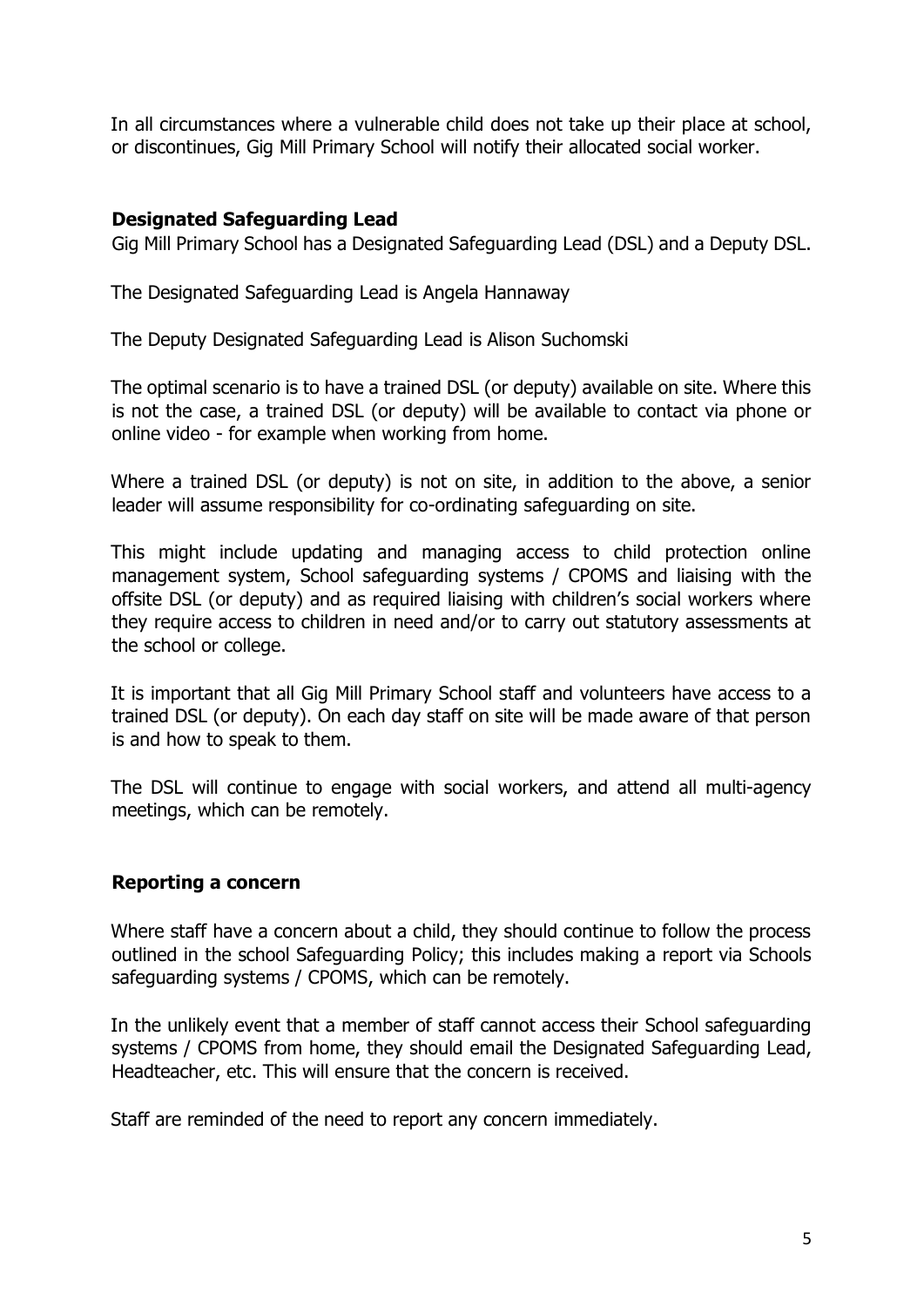If there is a significant safeguarding concern and/or if any child, where staying at home for a prolonged period raises a concern for DSL, refer to MASH/Children's Social Services outlining the risks on a MARF and record safeguarding details on Gig Mill Primary School's safeguarding systems/CPOMS.

MASH contact: - 0300 555 0050 or 0300 555 8574 after 5pm/weekends and Bank Holidays. Email: [MASH\\_Referrals@dudley.gov.uk](mailto:MASH_Referrals@dudley.gov.uk)

Where staff are concerned about an adult working with children in the school, they should report the concern to the headteacher. If there is a requirement to make a notification to the headteacher whilst away from school, this should be verbally, and then followed up with an email to the headteacher. Managing allegations process should be followed in the usual way. Contact LADO, Yvonne Nelson-Brown [Allegations@dudley.gov.uk](mailto:Allegations@dudley.gov.uk)

Concerns around the Headteacher should be directed to the Chair of Governors: Mr Dominic Edgar

## <span id="page-5-0"></span>**Safeguarding Training and induction**

DSL training will continue to take place albeit virtually. Should you require DSL training, please book your place via Revolution for Schools website.

All existing school staff have had safeguarding training and have read part 1 of Keeping Children Safe in Education (2020). The DSL should communicate with staff any new local arrangements, so they know what to do if they are worried about a child.

Where new staff are recruited, or new volunteers enter Gig Mill Primary School, they will continue to be provided with a safeguarding induction.

If staff are deployed from another education or children's workforce setting to our school, we will take into account the DfE supplementary guidance on safeguarding children during the COVID-19 pandemic and will accept portability as long as the current employer confirms in writing that:

- the individual has been subject to an enhanced DBS and children's barred list check
- there are no known concerns about the individual's suitability to work with children
- there is no ongoing disciplinary investigation relating to that individual

Upon arrival, they will be given a copy of the receiving setting's child protection policy, confirmation of local processes and confirmation of DSL arrangements.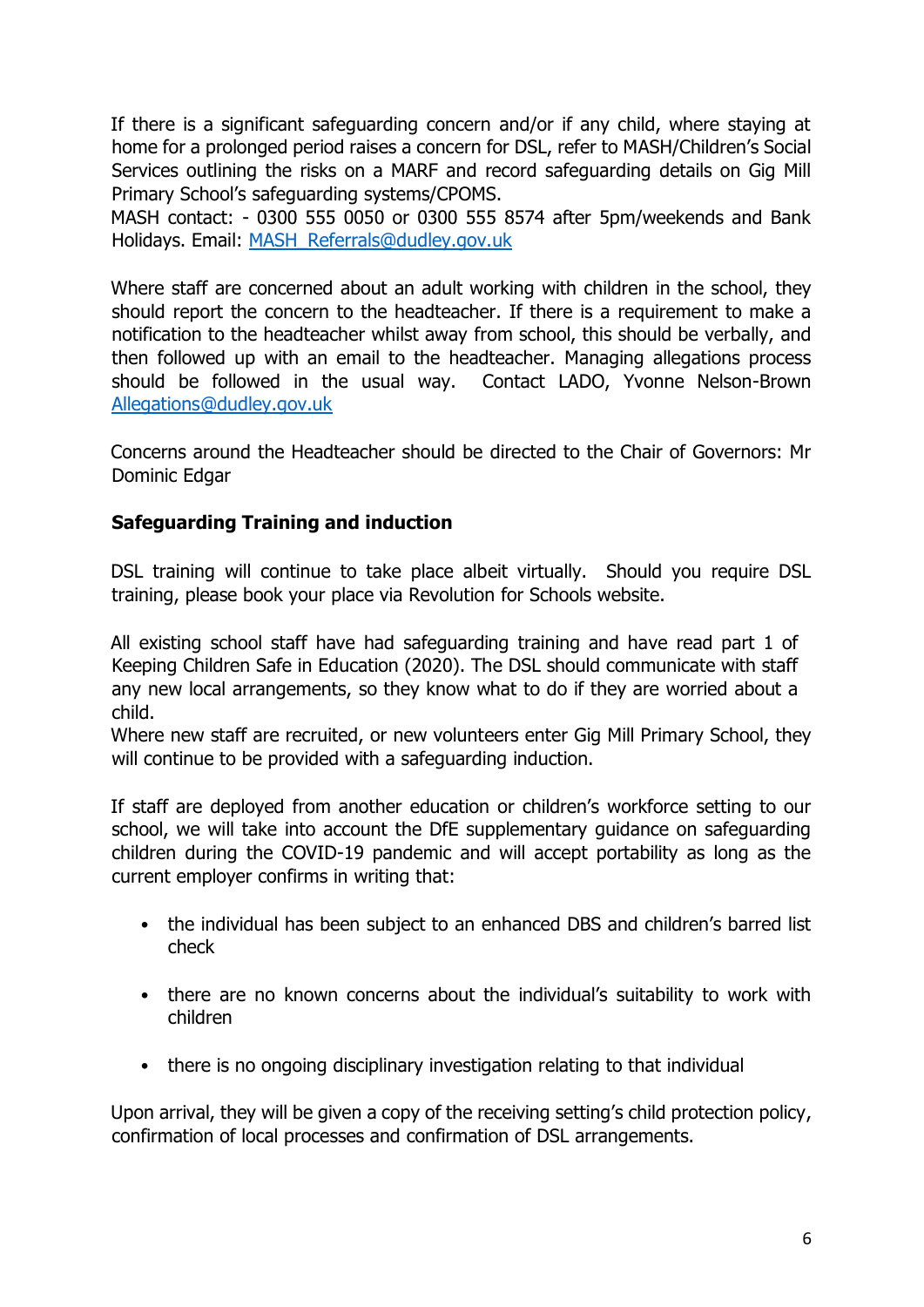#### <span id="page-6-0"></span>**Safer recruitment/volunteers and movement of staff**

It remains essential that people who are unsuitable are not allowed to enter the children's workforce or gain access to children. When recruiting new staff, Gig Mill Primary School will continue to follow the relevant safer recruitment processes for their setting, including, as appropriate, relevant sections in part 3 of Keeping Children Safe in Education (2020) (KCSIE).

In response to COVID-19, the Disclosure and Barring Service (DBS) has made changes to its guidance on standard and enhanced DBS ID checking to minimise the need for face-to-face contact.

Where Gig Mill Primary School are utilising volunteers, we will continue to follow the checking and risk assessment process as set out in paragraphs 166 of KCSIE. Under no circumstances will a volunteer who has not been checked be left unsupervised or allowed to work in regulated activity.

Gig Mill Primary School will continue to follow the legal duty to refer to the DBS anyone who has harmed or poses a risk of harm to a child or vulnerable adult. Full details can be found in KCSIE or contact LADO, for advice and guidance.

Gig Mill Primary School continue to consider and make referrals to the Teaching Regulation Agency (TRA) as per paragraph 173 of KCSIE and the TRA's 'Teacher misconduct advice for making a referral.

During the COVID-19 period all referrals should be made by emailing Misconduct.Teacher@education.gov.uk

Whilst acknowledging the challenge of the current National emergency, it is essential from a safeguarding perspective that any school is aware, on any given day, which staff/volunteers will be in the school or college, and that appropriate checks have been carried out, especially for anyone engaging in regulated activity. As such, Gig Mill Primary School will continue to keep the single central record (SCR) up to date as outlined in paragraphs 153 to 159 in KCSIE.

#### <span id="page-6-1"></span>**Online safety in schools and colleges**

Gig Mill Primary School will continue to provide a safe environment, including online. This includes the use of an online filtering system.

Where students are using computers in school, appropriate supervision will be in place.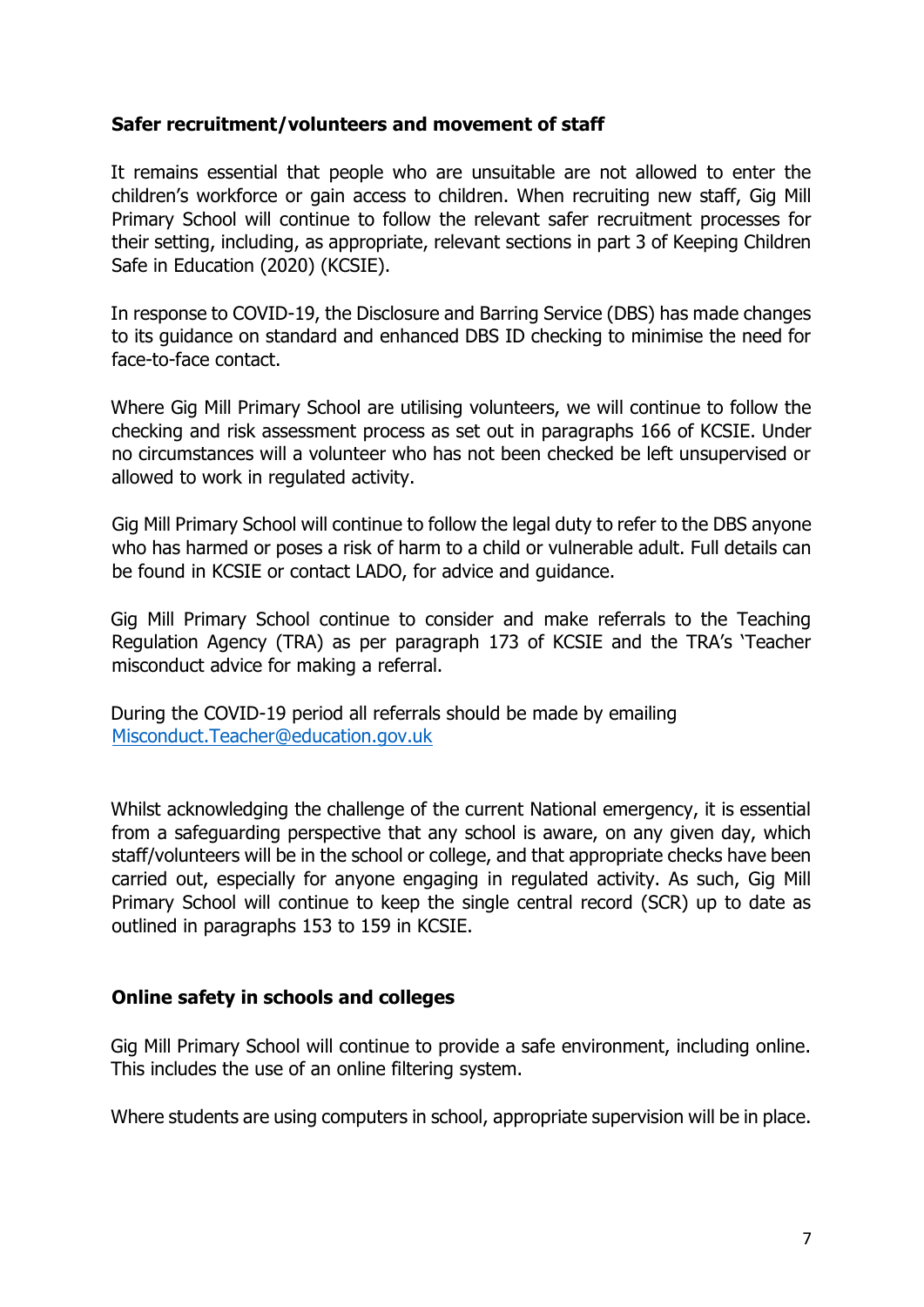## <span id="page-7-0"></span>**Children and online safety away from school and college**

It is important that all staff who interact with children, including online, continue to look out for signs a child may be at risk. Any such concerns should be dealt with as per the Child Protection Policy and where appropriate referrals should still be made to children's social care and as required, the police.

Online teaching should follow the same principles as set out in the Gig Mill Primary School code of conduct.

Gig Mill Primary School will ensure any use of online learning tools and systems is in line with privacy and data protection/GDPR requirements.

#### Online & Remote Learning

Virtual lessons are not offered but some lessons are delivered by Oak academy. Below are some things to consider when delivering virtual lessons or meetings:

- Remote Learning plan is on school web site
- Staff must wear suitable clothing.
- Any computers used should be in appropriate areas, for example, not in bedrooms; and the background should be blurred.
- Lessons should be kept to a reasonable length of time, or the streaming may prevent the family 'getting on' with their day.
- Language must be professional and appropriate.

#### <span id="page-7-1"></span>**Supporting children not in school**

Gig Mill Primary School is committed to ensuring the safety and wellbeing of all its Children and Young people.

Where the DSL has identified a child to be on the edge of social care support, or who would normally receive pastoral-type support in school, they should ensure that a robust communication plan is in place for that child or young person.

Details of this plan must be recorded on School safeguarding systems / CPOMS, as should a record of contact have made.

The communication plans can include; remote contact, phone contact, doorstep visits. Other individualised contact methods should be considered and recorded.

Gig Mill Primary School and its DSL will work closely with all stakeholders to maximise the effectiveness of any communication plan.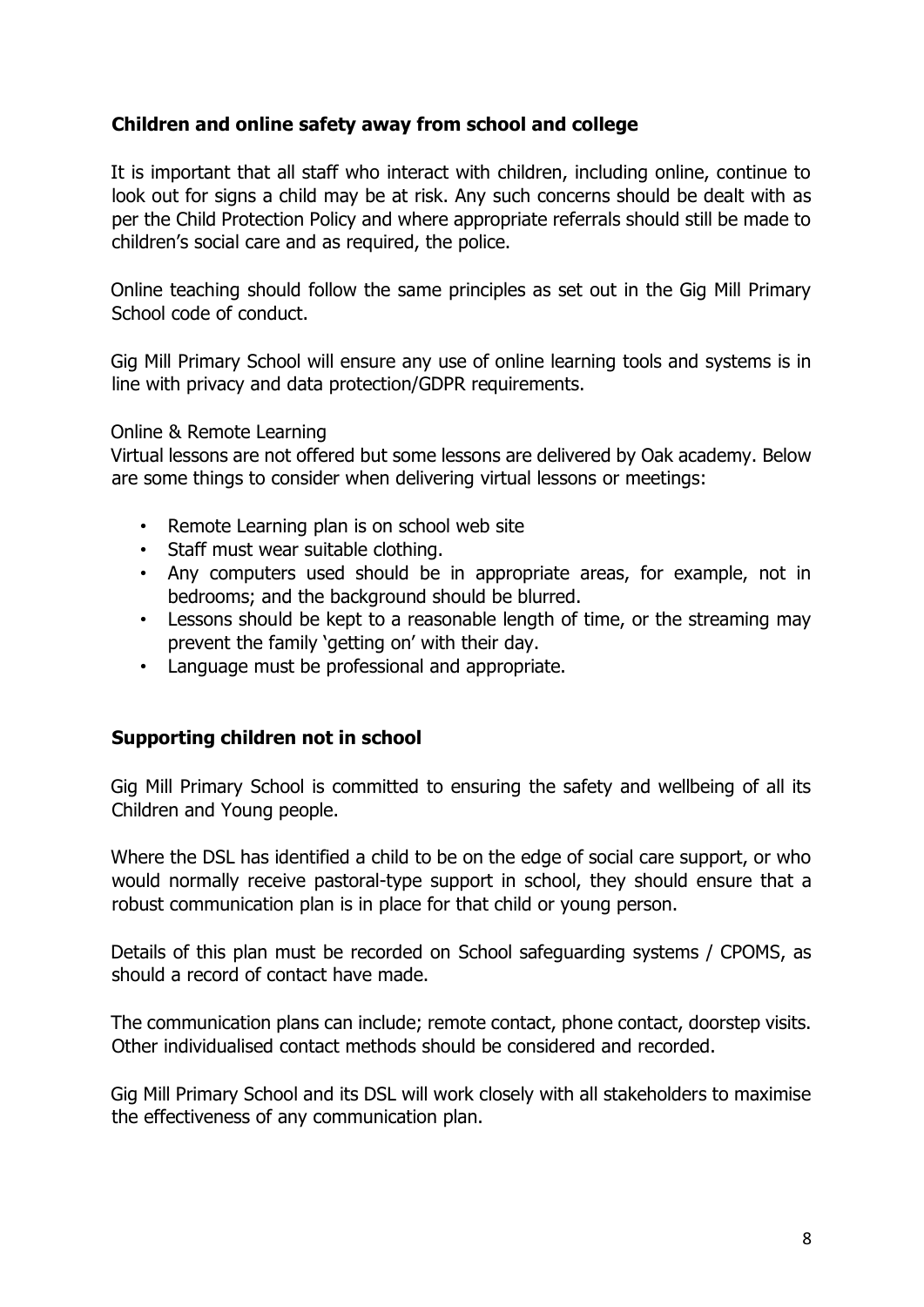This plan must be reviewed regularly and where concerns arise, the DSL will consider any referrals as appropriate.

The school will share safeguarding messages on its website and social media pages.

Gig Mill Primary School recognises that school is a protective factor for children and young people, and the current circumstances, can affect the mental health of pupils and their parents/carers. Teachers at Gig Mill Primary School need to be aware of this in setting expectations of pupils' work where they are at home.

Gig Mill Primary School will ensure that where we care for children of critical workers and vulnerable children on site, we ensure appropriate support is in place for them. This will be bespoke to each child and recorded on Schools safeguarding systems / CPOMS.

## <span id="page-8-0"></span>**Supporting children in school**

Gig Mill Primary School is committed to ensuring the safety and wellbeing of all its students.

Gig Mill Primary School continue to be a safe space for all children to attend and flourish. The Headteacher will ensure that appropriate staff are on site and staff to pupil ratio numbers are appropriate, to maximise safety.

Gig Mill Primary School will refer to the Government guidance for education and childcare settings on how to implement social distancing and continue to follow the advice from Public Health England on handwashing and other measures to limit the risk of spread of COVID19.

Gig Mill Primary School will ensure that where we care for children of critical workers and vulnerable children on site, we ensure appropriate support is in place for them. This will be bespoke to each child and recorded on Schools safeguarding systems / CPOMS.

Where Gig Mill Primary School has concerns about the impact of staff absence – such as our Designated Safeguarding Lead or first aiders – will discuss them immediately with the governing body.

## <span id="page-8-1"></span>**Peer on Peer Abuse**

Gig Mill Primary School recognises that during the closure a revised process may be required for managing any report of such abuse and supporting victims**.**